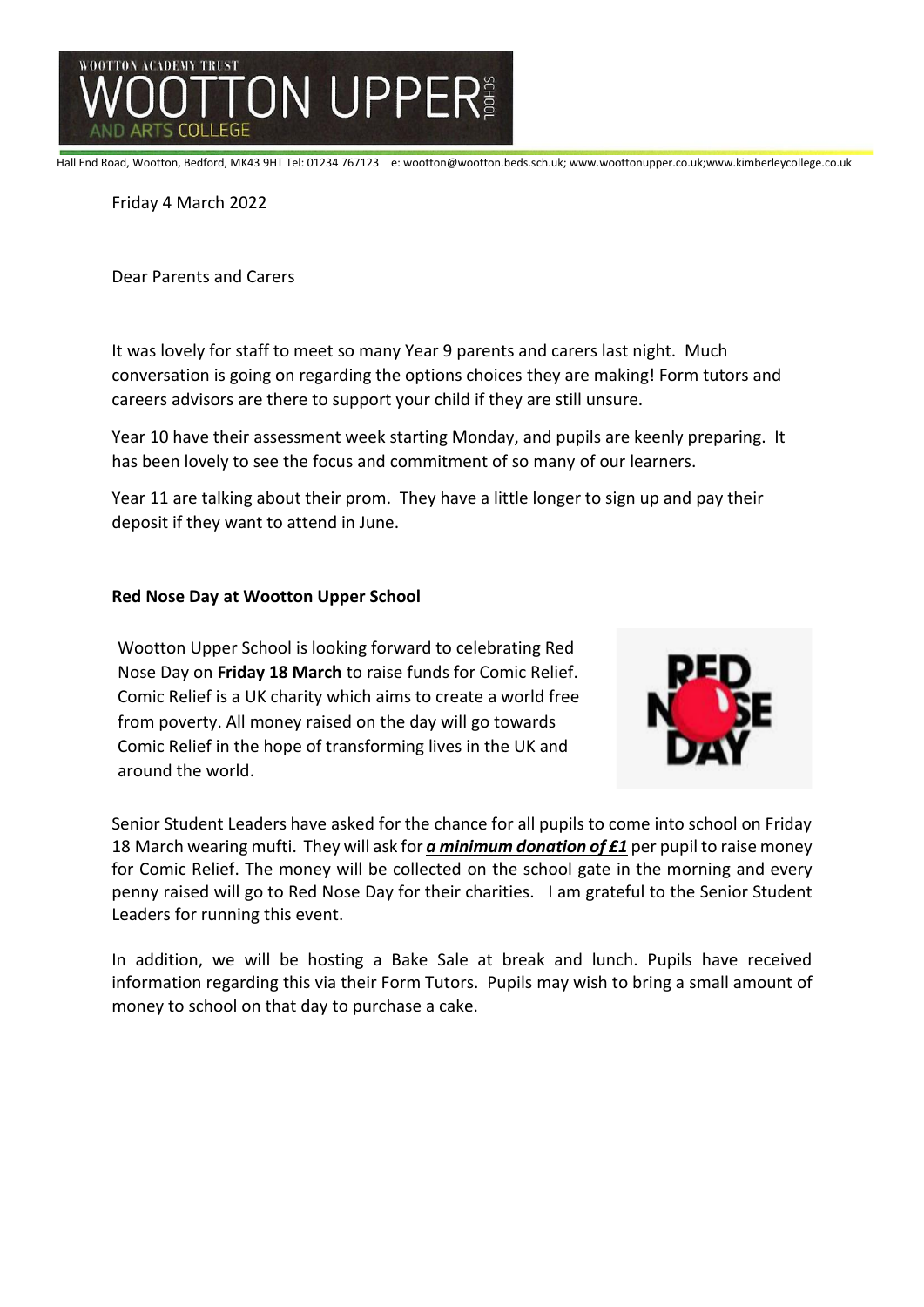# **ATL GOLD certificates**



More congratulations for pupils achieving their GOLD attitude to learning certificates!

This is a fantastic achievement and shows purposeful learning in lessons.

**Tilly Hickson** should have been included in the last newsletter as achieving her certificate some time ago – a special well done to her.

Oluwadamilola Ajayi Veena Arif Izzy Baker Josh Burden-Reid Fabian Ciocirlan Zac Coaker Kimberley Ellis Colette Fickling Idris Gobindram Tilly Hickson Eleanor Hogben Armaan Josen

Zainab Khan

Nathaniel Lawson Alaina McDougall Sophie Mulqueen Corey Nyasulu Jack Parkinson-Smith Camilla Raja Lola Ransome Shay Simms Alex Smith Reyna Varghese Holly White Erin Wright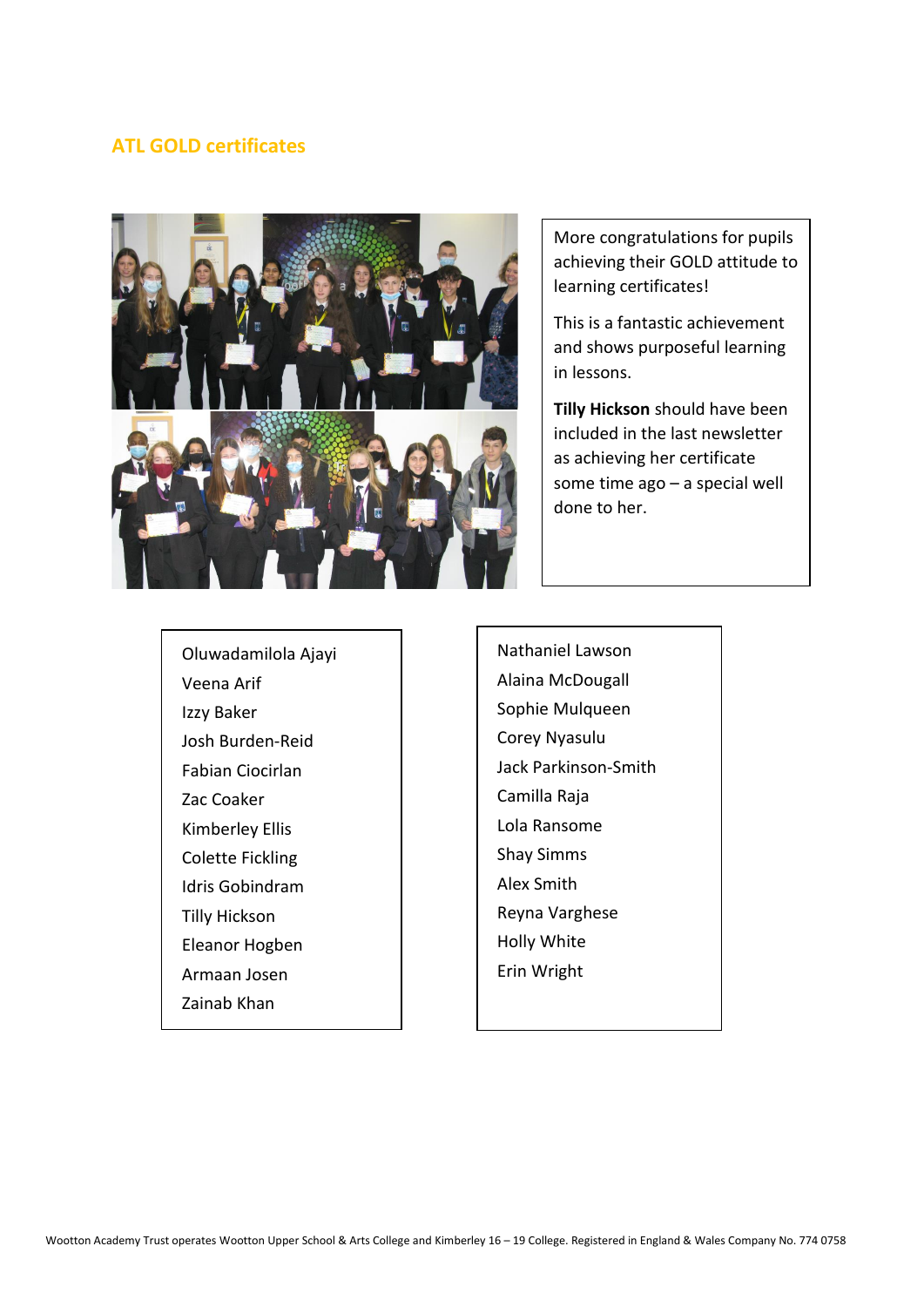## **Year 10 Football** Wootton v Mark Rutherford



After a long wait for the league to start, the Y10 boys entered the game with great trepidation and excitement. They had not played a game in Y9 due to covid restrictions so had played a friendly against the Y11 team and had some strong team play with some individual prowess.

The weather was cold with a strong wind from top to bottom of the pitch. The tactic was to start 4231 with the wind behind us, and play expansive attacking football. A quick and short start saw Wootton go one nil up with another 4 to follow making the score 5-0 at half time. So that the boys could get used to a different formation and have an idea of how to play against the wind, the boys moved to a 5311 looking to counterattack and put bodies behind the ball. Defensively the boys were very strong against some probing attacks but to Mark Rutherford's dismay more goals were expertly slotted past the wearied goalkeeper. This completed the successful start of the league with a huge 9-0 win against Mark Rutherford. Congratulations! **Mr Josiah**

#### Year 9 Football Goldington v Wootton

Police are searching the Bedford area high and low for the players from Goldington after their 'smash and grab' victory over Wootton. Our boys controlled the game for the full 70 minutes winning their battles all over the park. The defence was rarely breached, the midfield and attack peppered the opposing goal but couldn't make a breakthrough during open play due to an outstanding performance by the opposition goal keeper, and some missed chances.

Captain and 'man of the match' **Isaac Rexworthy** scored a penalty to make it 1-1 in the second half but unfortunately a rare break away by the opposition led to their 2nd goal of the game and the winner. Hopefully the players could accept that it was just one of those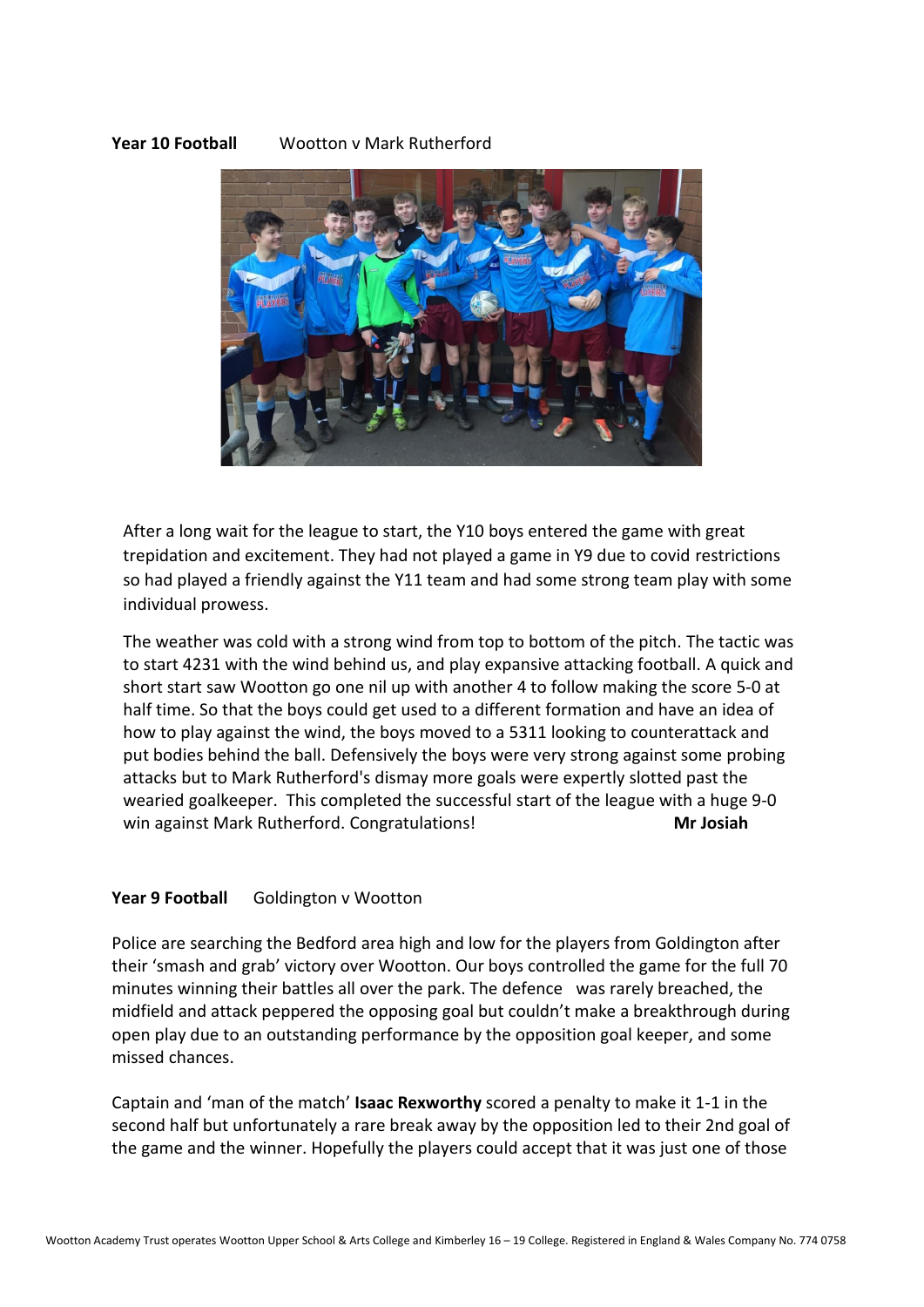days and this was summarised by the opposition manager who said 'You would win that game 19 times out 20'. Final score Goldington 2 - 1 Wootton **Mr McTernan** 







## **An update from the Careers Team**

It was fantastic to see so many pupils taking part in the National Apprenticeship Week activities before half term. We had over 70 competition entries and great engagement throughout the week.

Five year 9 pupils correctly answered all the questions in the quiz and, after a lucky dip, **Ava Hanley** 9NMA won a £10 Amazon voucher – well done. The runners up are:

## **Holly White** 9DHA **Jasmyn Mahi** 9JMA **Camilla Raja** 9NPA **Keira Smalley** 9JMA

Following the success of the National Apprenticeship Week, we have now identified the Year 11 pupils who are looking to secure an apprenticeship this summer. These pupils have been invited to join our Apprenticeship Academy which begins on Monday!

There will be more fun activities coming next week as part of National Careers Week, full details can be found on the attached document.